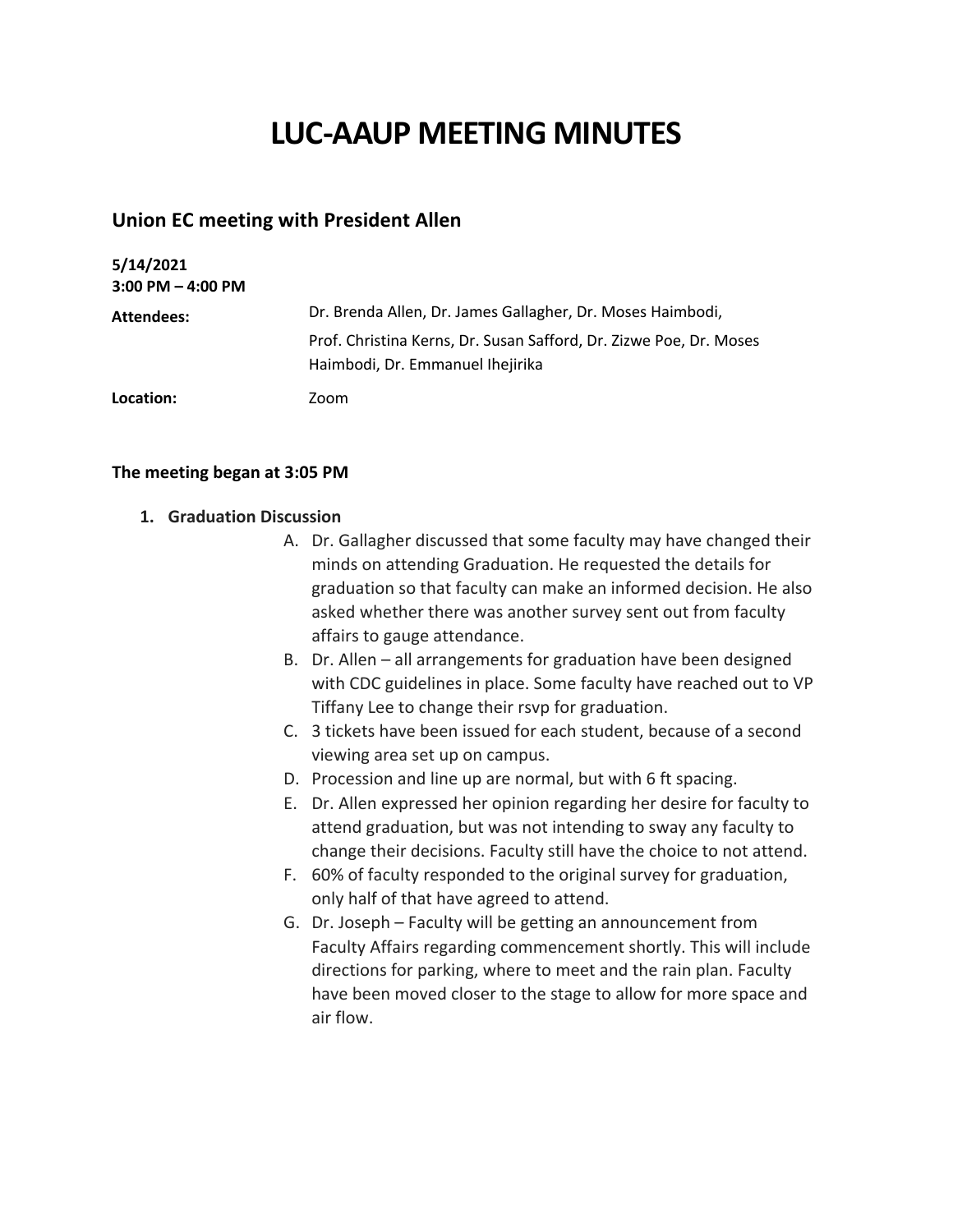## **2. Distance Learning in Fall 2021**

- A. Faculty have asked whether there will be any options for synchronous remote and how would this be affected by changes in accreditation.
- B. Dr. Allen As long as the environment continues to improve, we will be back to face to face learning. After graduation there will be assessments for space design and vaccination requirements. This will also include accommodation plans for those who do not or can not be vaccinated or return to campus.
- C. Some students do not want to come back, but "We're not a distance learning place," remote learning was a supplement in response to the crisis. Lincoln is preparing to have some students who do not return, as this is a personal choice.
- D. Lincoln is not set up to offer two types of learning. Lincoln Faculty aren't trained and Lincoln does not have the financial model to support this (remote teaching.)

# **3. Fall 2021 Reopening Plan**

- A. Dr. Allen is waiting for information to evolve in PA State and State Affiliated institutions regarding Vaccination requirements. Majority of private schools have stated that faculty, students and staff must be vaccinated to return to campus. This is a little less clear for public institutions.
- B. If there is a mandate, students can apply for ADA or religious exemptions and Lincoln will accommodate them.
- C. School will set up clinic on campus so that students can get the vaccine if they haven't yet. Dr. Allen is hoping that most students will already be vaccinated before returning.
- D. Admin is being Cautious.
- E. An email survey was sent out regarding whether faculty and staff have taken the vaccine. This is to gauge how to set up spaces for return to campus and whether people are unable to get a vaccine.
- F. A vaccine clinic will be on campus on May  $24<sup>th</sup>$
- G. Questions of social distancing arose. It is unclear whether we will have to social distance in the Fall.
- H. Dr. Allen believes Lincoln can go back to full capacity in the Fall. Lincoln will check on air filtration in buildings.

# **4. Summer enrollment**

- A. Faculty received an email regarding summer courses that was a bit confusing.
- B. Dr. Joseph Email *should* have only gone to faculty teaching summer school. The reason for the summer school statement was related to the contracts being created for faculty. If less than 5 students are enrolled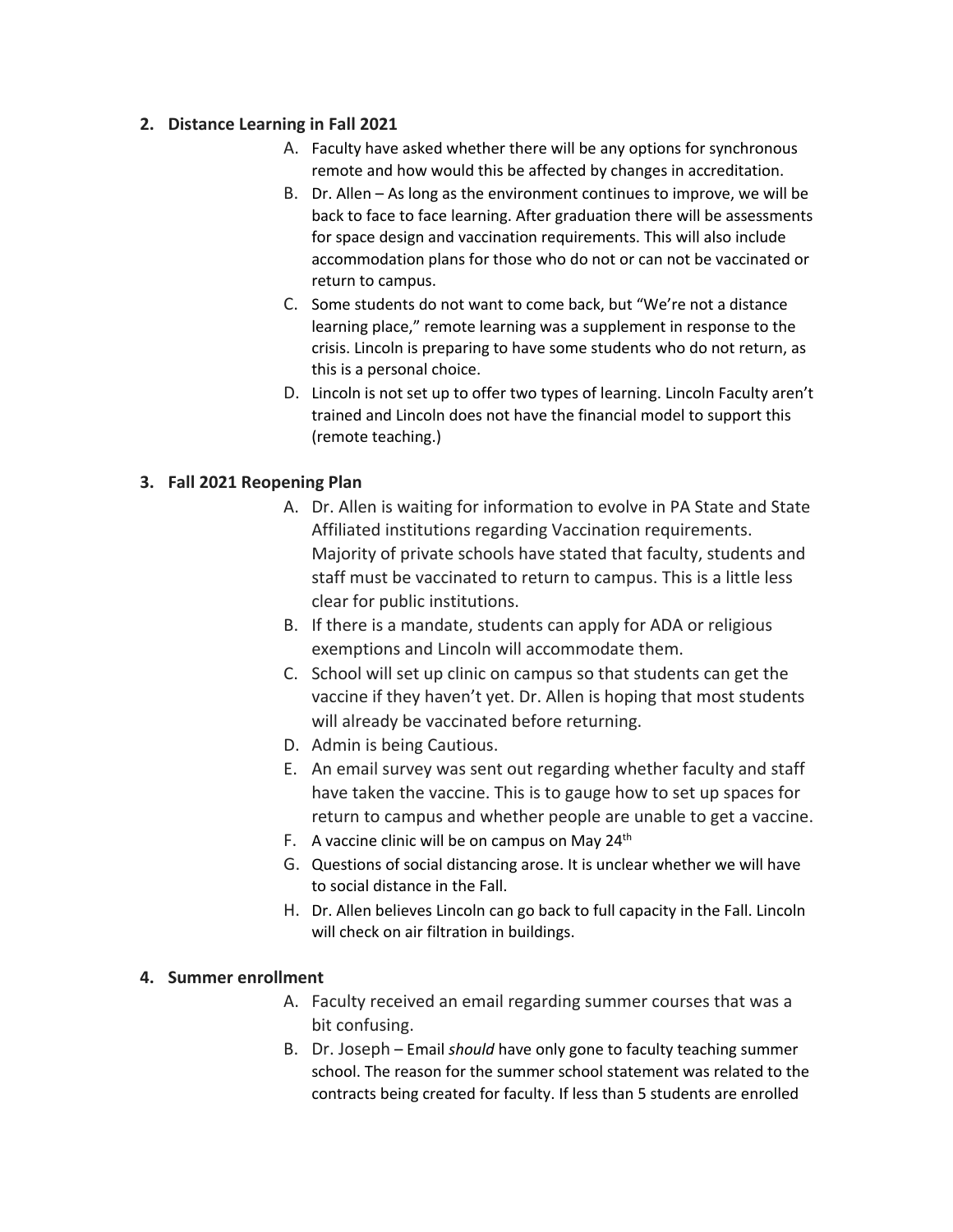the class will likely be cut. Students are paying less than \$500 for summer courses. If there are fewer than 5 students, the course won't pay for itself. This is the spirit of the CBA.

- C. Rate for summer courses have been lowered by BOT to be more competitive last summer (2020) and this summer (2021). We are still in the pilot program for summer courses. There may be a review for the price in the future.
- D. The email statement is part of the procedure for communicating regarding online classes. The online learning statement in the CBA is geared more to SACE, because when the CBA was made there weren't online summer classes on main campus.
- E. Dr. Allen Classes shouldn't be cancelled until after the first week of class so that students have the opportunity to register. Dr. Allen thinks we should be reluctant to cancel because the classes may increase after grades are in for the spring semester.
- F. Lincoln has gone roughly thee years with no summer school because of the face-to-face requirement and financial issues. Covid forced Lincoln to work in online classes.
- G. Courses for summer are designed for online only.
- H. We should be working with advisors to encourage students to take classes in summer to catch up or retake classes.
- I. SACE summer classes are a part of the required sequence for some programs. The cost of the classes are also different because they are required courses for the programs. CBA 14.1
- J. Dr. Ihejirika Lincoln needs a financial model for summer classes Lincoln should advertise for the classes so that the courses fill and make money. CETL has done a great job setting it up, but we need to promote beyond the LU Student community.
- K. Dr. Allen At this point we haven't marketed this summer class beyond Lincoln.
- L. Because summer school is a new financial structure and format, this may need to be addressed in the CBA or a side-letter. Previous information in the CBA was only designed to cover SACE.
- M. Dr. Allen Lincoln doesn't need a provost because of Lincoln's size. She prefers the Dean of Faculty and Assistant Dean.
- N. Dr. Safford LUC-AAUP should have negotiated changes in cba when online classes started summer 2020. Assumptions were made that Covid would be understood, which would allow for more discussion on this topic, but that did not happen. There are a lot of questions. SACE and summer school need to be important topics to discuss in negotiations. As long as no faculty rights are severely violated, we can get through this summer.
- O. At this point there are only 1 or 2 classes with low enrollment. Dr. Allen isn't worried about paying for those courses to run because it will not be a huge financial impact.